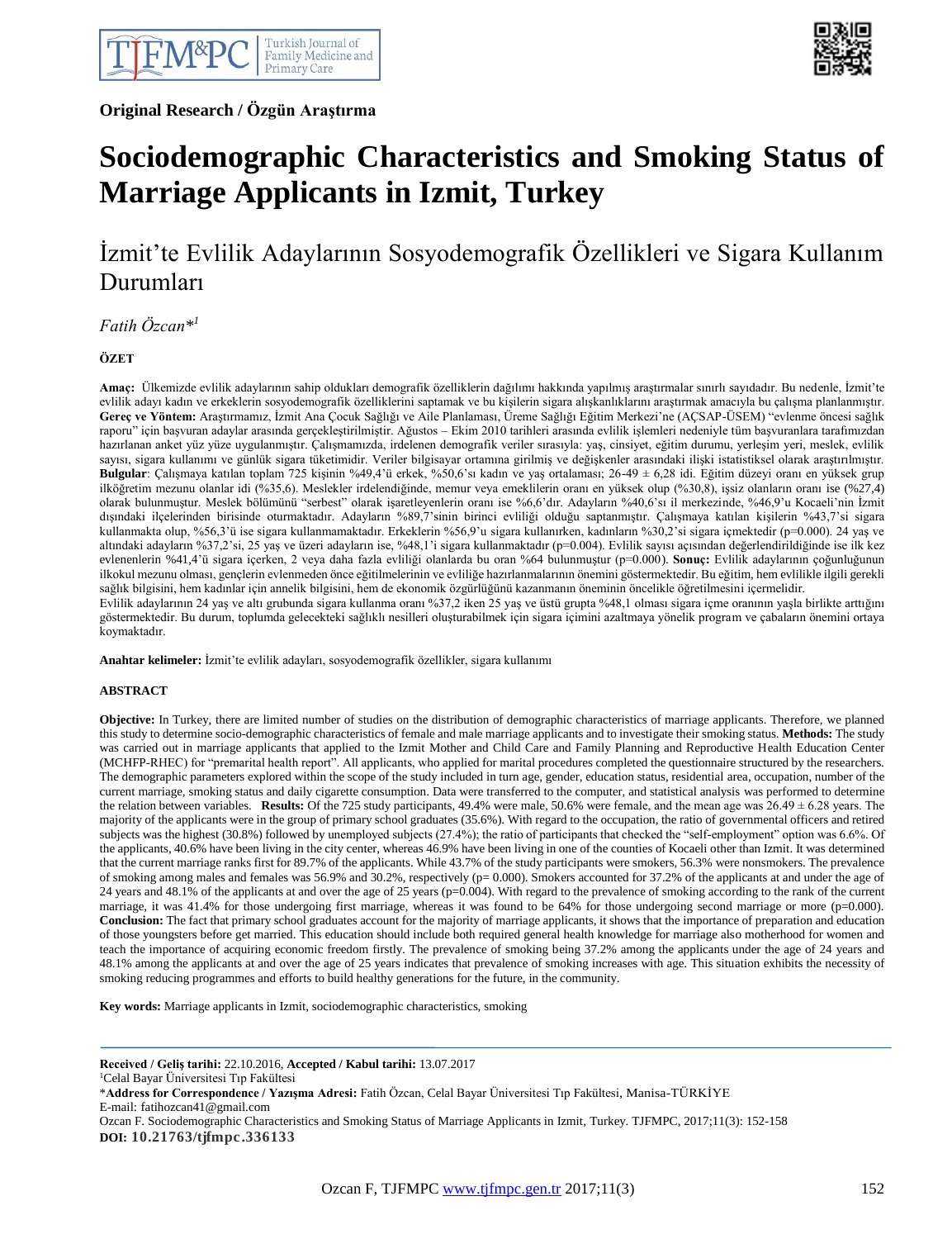### **INTRODUCTION**

Marriage is a tradition down the ages and an indispensable period of life. Marriages, for either maintenance of human lineage or continue emotional togetherness by strengthening them, have sometimes prevented battles or led to the changes in the politics of a country. Marriage is a condition that may substantially change not only the populations' and nations', but also the individuals' own lives. Wonder if the individuals act consciously enough at that critical milestone of their lives? Are they ready for marriage? It is usually difficult to answer these questions before marriage. On the other hand, the characteristics of marriage applicants show variation among countries, even among the regions of a country. Considering the education status and distribution of income in Turkey, while some regions are socioeconomically similar, it is known that there are remarkable differences between the others.<sup>1</sup> Smoking status of the women marriage applicants is important so that they are future mothers; women who smoke cigarette daily time in their normal life, they may continue to smoke in pregnancy. Whereas a mother candidate should not smoke when she is pregnant. During pregnancy, smoking increases the risk of low birth weight infants, placental problems (previa and/or placental problems (previa and/or abruption), chronic hypertensive disorders, and fetal death.<sup>2</sup>

Smoking habit is one of the most important public health problems and causes of death all over the world. Despite the fact that unfavorable effects of smoking on health have been documented, the worldwide prevalence of smoking among females is gradually increasing.<sup>3</sup> In Turkey, there is limited number of studies about demographic characteristics and smoking habits of marriage applicants. In order to make a contribution to the studies performed and the data obtained until today, it was planned to conduct a study in a city located in the western, relatively developed region of Turkey. Izmit is the central county of Kocaeli, which is located relatively in the eastern side of Marmara Region and west part of Turkey, the population of which is 1.560.138 as province of 2010, and has a population of 315.734. Kocaeli is one of the highest per capita income provinces in Turkey. It is a province with intensive industrial investment. In the present study, the marriage applicants that applied to Izmit MCHFP-RHEC are generally the subjects who have been living within the borders of Izmit County or in the villages around Izmit.

For this reason, the study was planned to determine the sociodemographic characteristics of marriage applicants in Izmit and to investigate their smoking habits.

## **METHODS**

The present study was carried out in female and male marriage applicants, who applied to the Izmit Mother and Child Health and Family Planning, Reproductive Health Education Center (MCHFP-RHEC) for "premarital health report".

This is a descriptive study and carried out between August and October 2010.

Inclusion criteria: to be a marriage applicant and who accepted to participate in study.

Exclusion criteria: not to be a marriage applicant or who does not accept to participate in study.

The study universe is the marriage applicants living in Izmit and surroundings and applied to Izmit MCHFP-RHEC for marital procedures. Among all subjects applied between August and October 2010 for marital procedures, the applicants that have given consent for participation in the study were enrolled in the study. 725 female and male marriage applicants accepted to participate in our study. Content of the questionnaire were some sociodemographic characteristics as age, gender, education status, residential area, occupation, number of the current marriage and smoking status and daily cigarette consumption.

Statistical analyses of the results were done by SPSS statistical software. Chi square test was performed. Statistical significance was accepted as P < 0.05. For data collection, the questionnaire was completed by the researcher, midwives and nurses working at Izmit MCHFP-RHEC marriage policlinic together with the marriage applicants via face to face interview. Official permission of Kocaeli Local Health authority was obtained to conduct the study. In addition, verbal consent of each marriage applicant was obtained before completion of the questionnaire, and the applicants who have given consent were asked to complete the questionnaire.

Dependent variables of the study were smoking status, daily cigarette consumption, number of marriage. Independent variables were age, gender, education status, occupation, residential area. In our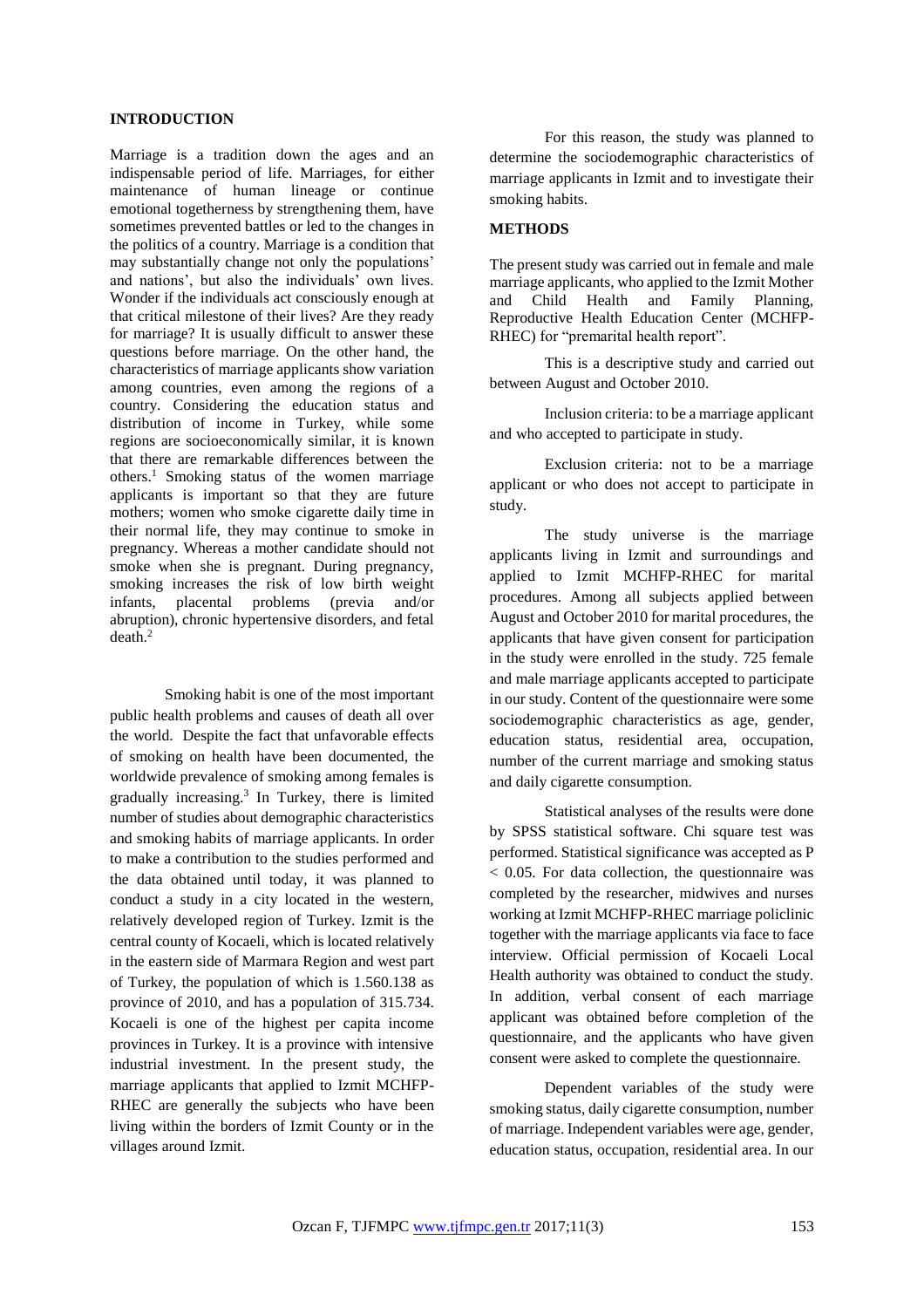study, all applicants accepted to participate the study.

# **RESULTS**

Of the 725 study participants, 358 (49.4%) were male, 367 (50.6%) were female, and the mean age was  $26.49 \pm 6.28$  years. The majority of applicants (35.6%) were primary school graduates. Regarding occupation, most of the participants are civil servants or retired (30.8%) followed by unemployed applicants (27.4%). "Self-employment" option was checked by 6.6% of the participants. Of the applicants, 40.6% have been living in the city center and 46.9% have been living in one of the counties of Kocaeli other than Izmit (Table 1). It was determined that the current marriage was the first for 89.7% of the applicants (Table 2). Of the study participants, 43.7% were smokers, whereas 56.3% were nonsmokers (Table 3). With regard to the genders, 56.9% of males and 30.2% of females were smokers  $(p= 0.000)$ .

Smokers accounted for 37.2% of the applicants at and under the age of 24 and 48.1% of the applicants at and over the age of 25 years ( $p= 0.004$ ). Regarding the number of marriages, 41.4% of those married for the first time and 64% of those married for the second or more times were smokers  $(p= 0.000)$ (Table 4).

According to the educational status of women, 45.7 % of literate/primary school group and 42.6 % of secondary school/ high school and over group were smokers, on the other hand, 54.3 % of literate/primary school group and 57.4 % of secondary school/ high school and over group were nonsmokers. It was insignificant statistically (p= 0.417) (Table 4). There was no significant difference in smoking status of women with respect to their educational status (p=0,772).

When stratified analyzis done for demonsrating effect of age, it was seen that the relation was being continued between number of marriage and smoking  $(p=0,015$  and  $p=0,016)$ (Table 5).

| Table 1. Sociodemographic characteristics of the study population |             |               |  |  |  |  |
|-------------------------------------------------------------------|-------------|---------------|--|--|--|--|
| <b>Demographic Characteristics</b><br>$(n=725)$                   | $\mathbf n$ | $\frac{0}{0}$ |  |  |  |  |
| Gender                                                            |             |               |  |  |  |  |
| Male                                                              | 358         | 49.4          |  |  |  |  |
| Female                                                            | 367         | 50.6          |  |  |  |  |
| <b>Education Status</b>                                           |             |               |  |  |  |  |
| Primary school                                                    | 110         | 15.2          |  |  |  |  |
| Secondary school                                                  | 148         | 20.4          |  |  |  |  |
| <b>High School</b>                                                | 255         | 35.2          |  |  |  |  |
| College                                                           | 95          | 13.1          |  |  |  |  |
| University                                                        | 117         | 16.1          |  |  |  |  |
| Occupation (n=695)                                                |             |               |  |  |  |  |
| Worker                                                            | 167         | 23.0          |  |  |  |  |
| Officer/retired                                                   | 223         | 30.8          |  |  |  |  |
| Self-employment                                                   | 48          | 6.6           |  |  |  |  |
| Tradesman                                                         | 50          | 6.9           |  |  |  |  |
| Unemployed                                                        | 199         | 27.4          |  |  |  |  |
| Student                                                           | 8           | 1.1           |  |  |  |  |
| <b>Residential area</b>                                           |             |               |  |  |  |  |
| City center                                                       | 294         | 40.6          |  |  |  |  |
| County center                                                     | 340         | 46.9          |  |  |  |  |
| Village                                                           | 80          | 11.0          |  |  |  |  |
| Unknown                                                           | 11          | 1.5           |  |  |  |  |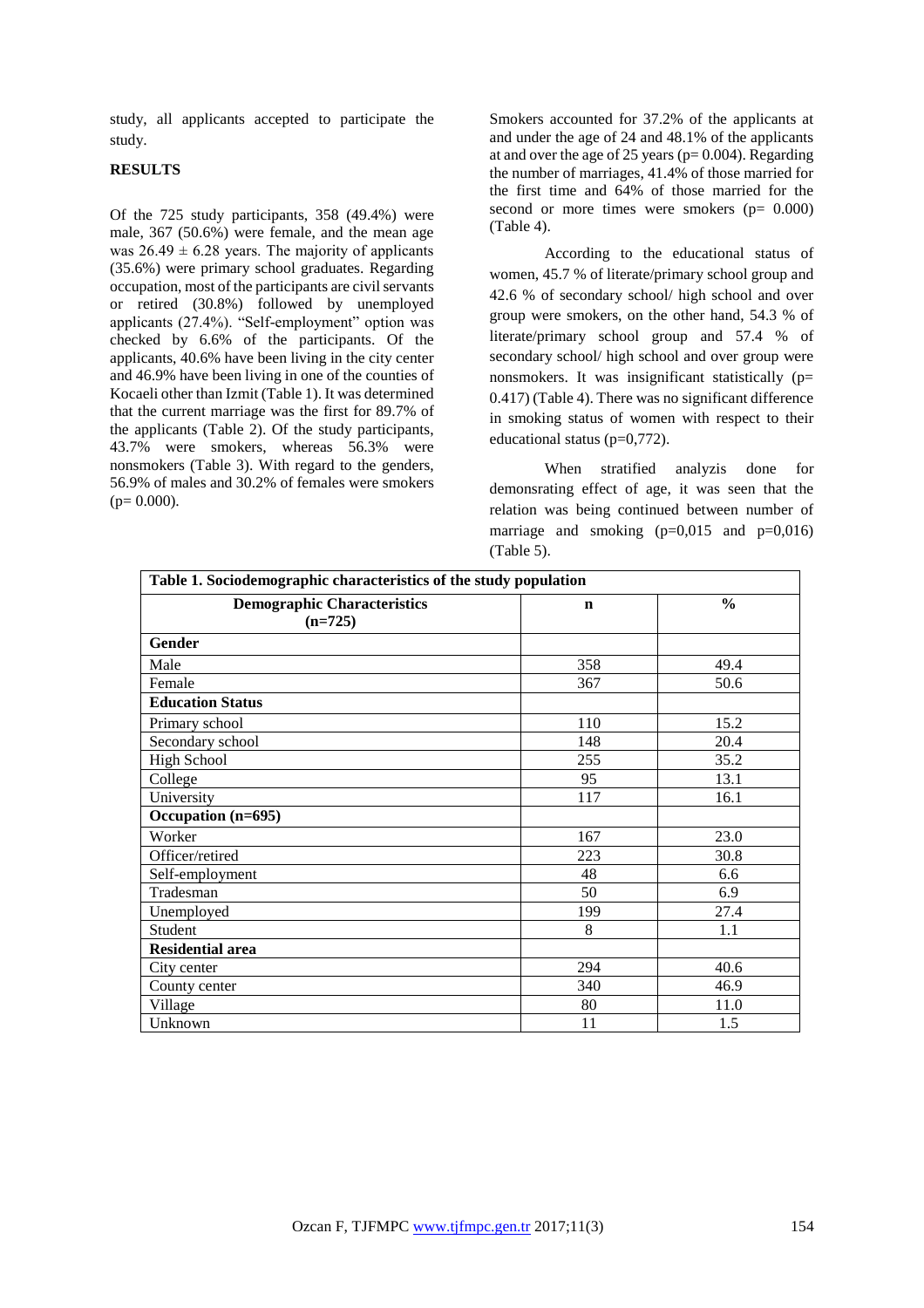| Table 2. Distribution of certain characteristics of the study population |             |               |                                             |  |  |  |  |
|--------------------------------------------------------------------------|-------------|---------------|---------------------------------------------|--|--|--|--|
| <b>Characteristics</b>                                                   | $\mathbf n$ | $\frac{6}{6}$ | Minimum, Maximum, Mean,<br>Median, SD*, SE* |  |  |  |  |
| Age $(n=722)$                                                            |             |               |                                             |  |  |  |  |
| ${<}18$                                                                  | 12          | 1.7           | Minimum $= 16$                              |  |  |  |  |
| 18-20                                                                    | 67          | 9.2           | $Maximum = 68$                              |  |  |  |  |
| $21 - 25$                                                                | 285         | 39.3          | Mean $=26.49$                               |  |  |  |  |
| $26 - 30$                                                                | 242         | 33.4          | Median $= 25.00$                            |  |  |  |  |
| $31 - 35$                                                                | 68          | 9.4           | $SE = 0.234$                                |  |  |  |  |
| >36                                                                      | 48          | 6.6           | $SD = 6.289$                                |  |  |  |  |
| Number of current marriage                                               |             |               |                                             |  |  |  |  |
| 1 <sup>st</sup>                                                          | 650         | 89.7          | $Minimum = 1$                               |  |  |  |  |
| 2 <sub>nd</sub>                                                          | 71          | 9.8           | $Maximum = 4$                               |  |  |  |  |
| >3 <sup>rd</sup>                                                         | 4           | 0.6           | Mean $=1.11$                                |  |  |  |  |
|                                                                          |             |               | $Median = 1$                                |  |  |  |  |
|                                                                          |             |               | $SE = 0.013$                                |  |  |  |  |
|                                                                          |             |               | $SD = 0.349$                                |  |  |  |  |

*\* SD: Standard deviation, SE: Standard error.*

| Table 3. Smoking status of the study population |     |               |  |  |  |  |
|-------------------------------------------------|-----|---------------|--|--|--|--|
| <b>Characteristics</b>                          | n   | $\frac{0}{0}$ |  |  |  |  |
| <b>Smoking</b>                                  |     |               |  |  |  |  |
| Yes                                             | 317 | 43.7          |  |  |  |  |
| No                                              | 408 | 56.3          |  |  |  |  |
| Daily cigarette                                 |     |               |  |  |  |  |
| Consumption (pieces) $(n=317)$                  |     |               |  |  |  |  |
| $<$ 5                                           | 69  | 9.5           |  |  |  |  |
| $5-10$                                          | 115 | 15.9          |  |  |  |  |
| 11-20                                           | 107 | 14.8          |  |  |  |  |
| >20                                             | 26  | 3.6           |  |  |  |  |

|                                  | <b>Smoker</b><br>$(n=317)$ |               | Non-smoker<br>$(n=408)$ |               | p value |
|----------------------------------|----------------------------|---------------|-------------------------|---------------|---------|
|                                  | N                          | $\frac{6}{6}$ | N                       | $\frac{6}{6}$ |         |
| <b>Gender</b>                    |                            |               |                         |               |         |
| Male                             | 209                        | 56.9          | 158                     | 43.1          |         |
| Female                           | 108                        | 30.2          | 250                     | 69.8          |         |
| Age (years)                      |                            |               |                         |               | 0.004   |
| $\leq$ 24                        | 108                        | 37.2          | 182                     | 62.8          |         |
| >25                              | 208                        | 48.1          | 224                     | 51.9          |         |
| <b>Education level</b>           |                            |               |                         |               | 0.417   |
| Literate/Primary school          | 118                        | 45.7          | 140                     | 54.3          |         |
| Secondary S/High school and over | 119                        | 42.6          | 268                     | 57.4          |         |
| Number of current marriage       |                            |               |                         |               | 0.000   |
|                                  | 269                        | 41.4          | 381                     | 58.6          |         |
| $\geq$ 2                         | 48                         | 64.0          | 27                      | 36.0          |         |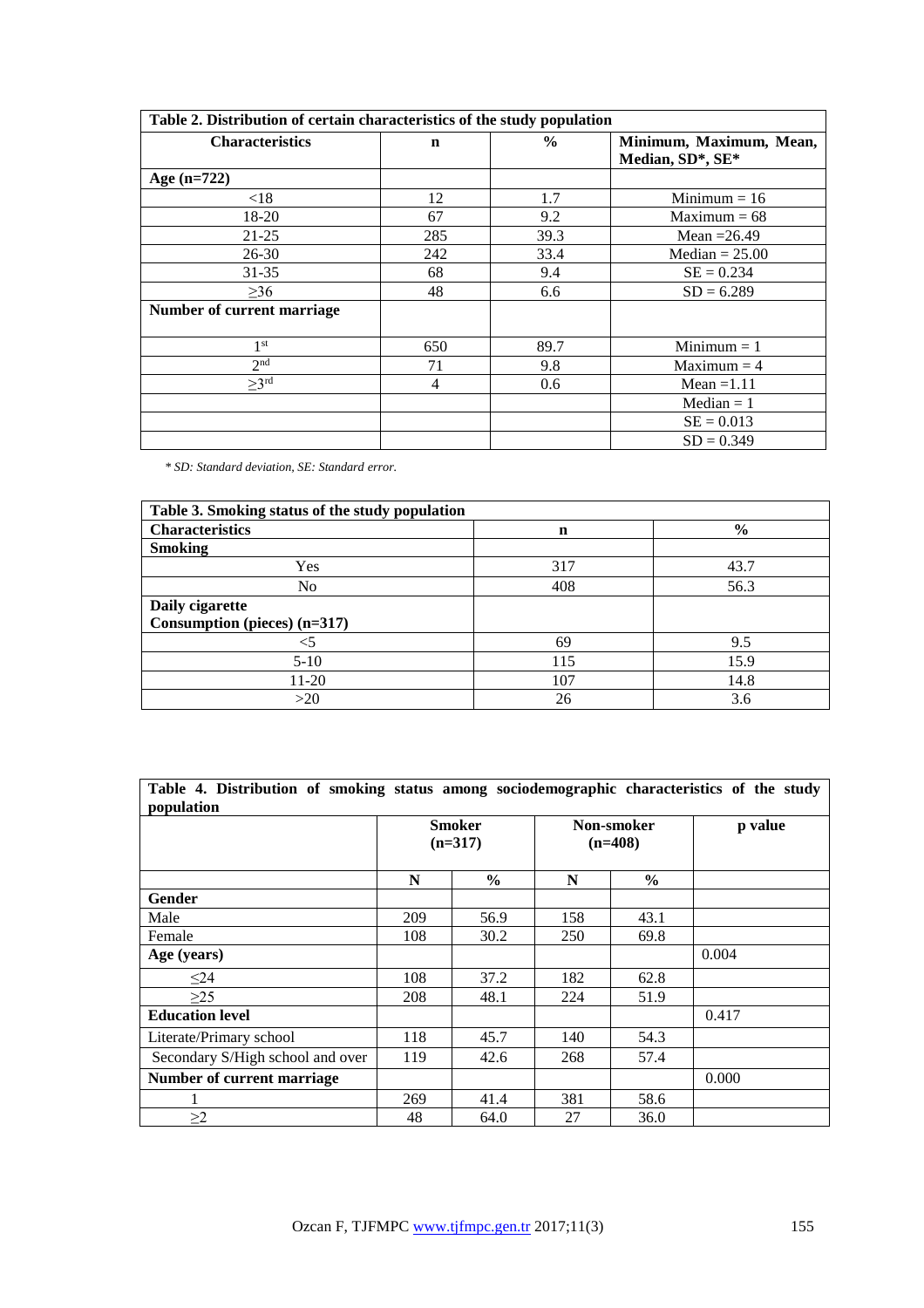## **DISCUSSION**

In our study, the prevalence of smoking among males and females was 56.9% and 30.2%, respectively. It may be related to cultural features of our research people.

The fact that primary school graduates accounted for the majority of marriage applicants suggests that education level in young generation has not yet reached to the targeted level in Turkey. Considering that the applicants, who were jobholder or temporary employees, have checked the "selfemployment" option and when the student applicants as well were included in this group, it is seen that the prevalence of applicants with irregular income account for the substantial proportion of the

marriage applicants  $(6.6\% + 27.4\% + 1.1\% =$ 35.1%). The new family's being destitute of economic power or probably being in need of support of family elders appears not to be a barrier to marriage. Maybe the applicants regard marriage as a good reason to provide economic support. Against the literature, in our study, there was no significant difference in smoking status of women with respect to their educational status. The fact that the prevalence of smoking is higher among the subjects applied for their second marriage or further as compared to those applied for their first marriage is conspicuous. This suggests that smoking habit is enhanced as the number of marriages increased. When stratified analysis statistically applicated to control effect of age, it was observed that the relationship between number of marriage and smoking status become continuing (Table 5).

| Table 5. Distribution of smoking status, number of marriage and age |                                            |                     |               |                         |               |              |               |         |
|---------------------------------------------------------------------|--------------------------------------------|---------------------|---------------|-------------------------|---------------|--------------|---------------|---------|
| Age<br>(years)                                                      | of<br><b>Number</b><br>current<br>marriage | Smoker<br>$(n=317)$ |               | Non-smoker<br>$(n=408)$ |               | <b>Total</b> |               | p value |
|                                                                     |                                            | N                   | $\frac{0}{0}$ | N                       | $\frac{0}{0}$ | N            | $\frac{6}{9}$ |         |
| $\leq$ 24                                                           |                                            | 102                 | 35.9          | 182                     | 64.1          | 284          | 100           |         |
|                                                                     | $\geq$ 2                                   | ┑                   | 77.8          | $2^{\circ}$             | 22.2          | 9            | 100           | 0.015   |
|                                                                     | Total                                      | 109                 | 37.2          | 184                     | 62.8          | 293          | 100           |         |
| $\geq$ 25                                                           |                                            | 167                 | 45.6          | 199                     | 54.4          | 366          | 100           |         |
|                                                                     | $\geq$ 2                                   | 41                  | 62.1          | 25                      | 37.9          | 66           | 100           | 0.016   |
|                                                                     | Total                                      | 208                 | 48.1          | 224                     | 51.9          | 432          | 100           |         |

The prevalence of regular smoking was higher among employed versus unemployed females. It was determined that the prevalence of smoking increases as the level of education is increased. This may be due to economic freedom. Gülbayrak et al found results similar results in their research in Elazığ city, 2003.<sup>4</sup>

In Turkey, according to TDHS 2013, the mean age at first marriage of women is 21.2 years for women living in urban areas and 20.4 years for women living in rural areas.<sup>3</sup>

According to TDHS 2013, averagely 22% of females are current smokers although the prevalence of smoking varies according to age. This appears to be increased as compared to the prevalence of smoking in females reported in TDHS 2003. The prevalence of smoking is higher in females living in urban areas and in Istanbul. It increases as the education level is increased; the

prevalence of smoking is approximately 2 times higher in females who are at least high school graduates as compare to the lowest education level (44% vs. 21%). Likewise, smoking is more common among females of high living standard versus females of low living standard.<sup>3</sup> In a study conducted in 2008, which investigated the prevalence of smokers and level of nicotine addiction in 3088 governmental officers in Mersin, 48.6% of the officers were current smokers and the prevalence of smoking was higher in males.<sup>5</sup>

Gülbayrak et al. conducted a study including two training and research primary health care offices in the city center of Elazığ, and they found the prevalence of regular smoking to be 26.5% in female participants. The prevalence of smoking in females shows variation among countries, which is low as 7% in the developing countries but 24% in the developed countries. 4 In Turkey, the study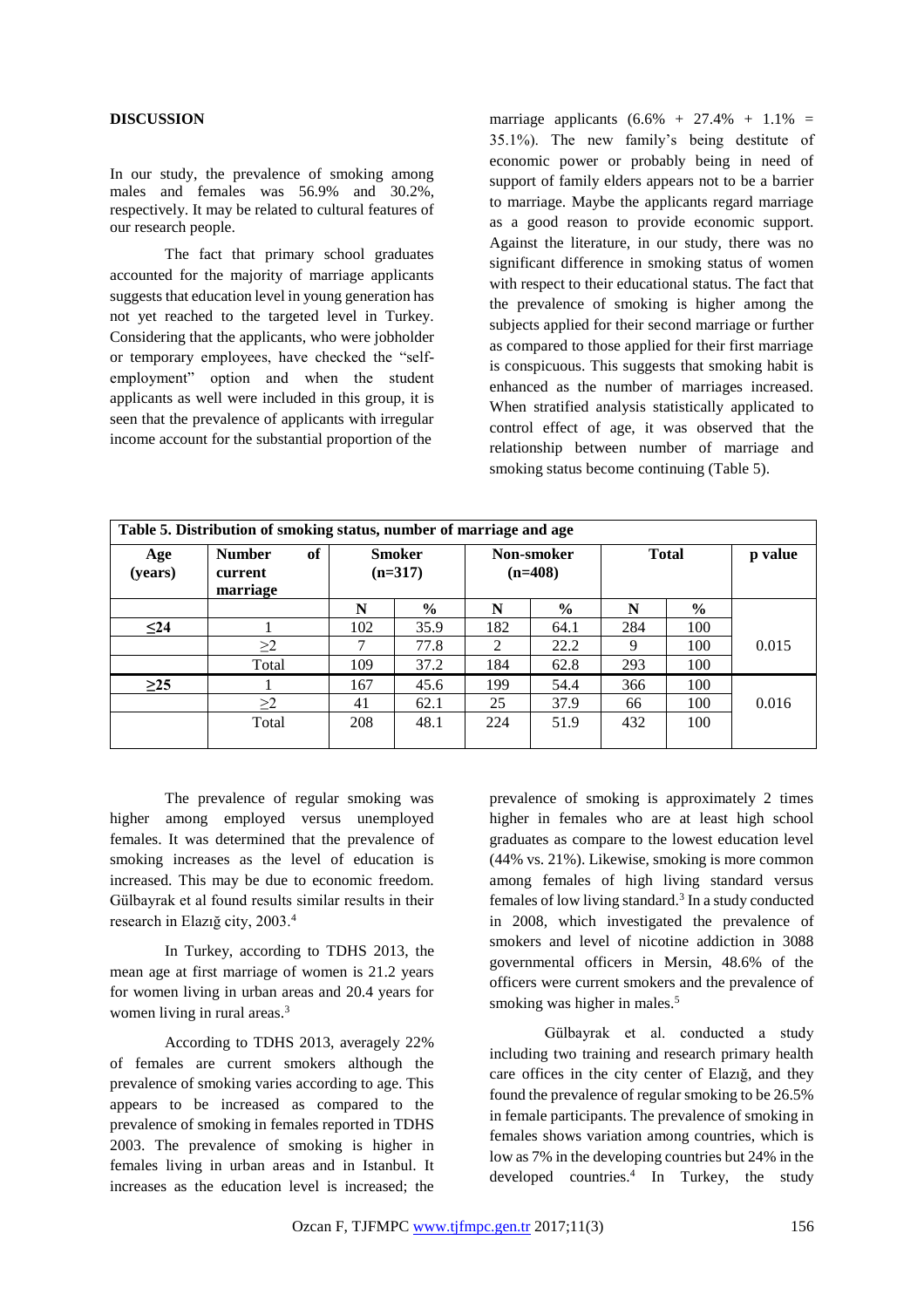conducted in 1988 by PIAR determined the prevalence of smoking to be 24.3% in females. On the other hand, Bilir et al. reported that females establish a risk group in terms of their attitudes and behaviors concerning smoking and that the prevalence of smoking ranges between 12% and 45% among females of different occupations.<sup>4</sup>

Karaoğlu et al. conducted a study in 1997 including married females living in the district of a primary health care office in Çorum, and they found that the mean age at first marriage was  $17.7$  years.<sup>6</sup> Orak et al. conducted a study in 2000 in Isparta and found that the mean age at first marriage was  $19.6 \pm$ 5.17 years for females and  $23.43 \pm 4.45$  years for their partners.<sup>7</sup> Cho et al. carried out a study on smoking in the South Korea and found that the prevalence of smoking is decreased with age in males but, contrarily, increased with age in females. On the other hand, prevalence of smoking was found to be higher in unmarried versus married males and females. Again, in the same study, the prevalence of smoking was found 6.3% in unmarried females of 25-34 year-age group. In that study, prevalence of smoking was found higher in unmarried males and females as compared to married males and females.<sup>8</sup> In a study conducted in 81.000 subjects in Sweden, the prevalence of smoking was 27.2% in females and 29% in males. $9$ 

Giordano and Lindström conducted a study between the years 2003 and 2005 in Sweden and found the prevalence of smoking 46.4% in males and 53.6% in females.<sup>10</sup> In a large-scale study carried out between the years 1996 and 2006 by McDermott et al. in Australian females, data from 6840 young females were investigated and the prevalence of current smokers was found to be  $16.6\%$ .<sup>11</sup> In the US, Homish et al. found the prevalence of smoking to be  $32\%$  in males and  $28\%$  in females.<sup>12</sup> In our study, probably, first research done in female and male marriage applicants in Turkey.

Strength of this study was the first research in Turkey applying to marriage candidates directly until that time. In the time period of study carriying out, Izmit Mother and Child Health and Family Planning, Reproductive Health Education Center (MCHFP-RHEC) was the only unique establishment in the city for "premarital health report". Those were strengths of our study. It may be remarked as limitations of our study were questioning of the smoking status of study population could had been

done more detailed and smoking addiction level evaluated in detailed.

Limitations of our study were it was conducted in only one town, Izmit. If it would be done different places it could be detected more valuable results. In addition, questions and procedures more detailed especially which determines addiction level of smoking could be composed.

# **CONCLUSION**

Further studies that will be performed in larger patient groups and in different geographic regions are needed to unveil the dynamics and factors underlying the results of the present study, which we conducted in Izmit, an intensive migration-receiving industrial city.

The fact that primary school graduates account for the majority of marriage applicants, it shows that the importance of preparation and education of those youngsters before get married. This education should include both required general health knowledge for marriage also motherhood for women and teach the importance of acquiring economic freedom firstly.

The prevalence of smoking being 37.2% among the applicants under the age of 24 years and 48.1% among the applicants at and over the age of 25 years indicates that prevalence of smoking increases with age. Therefore, this situation exhibits the necessity of smoking reducing programmes and efforts to build healthy generations for the future, in the community.

#### **Acknowledgement**

I thank Dr. Berna Ayakta Şerifi for her assistance in statistical analysis and Prof. Dr. Bektaş Murat Yalçın for the critical reading of the manuscript.

\*I declare that there is no conflict of interest.

\*The abstract of this study took place as oral presentation at the X. National Family Medicine Congress (TAFP) and in Fethiye, Turkey on 18-22 May 2011.

# **REFERENCES**

1. Yılmazçoban AM. The factors that effect couples in marriage and principles of friendship.